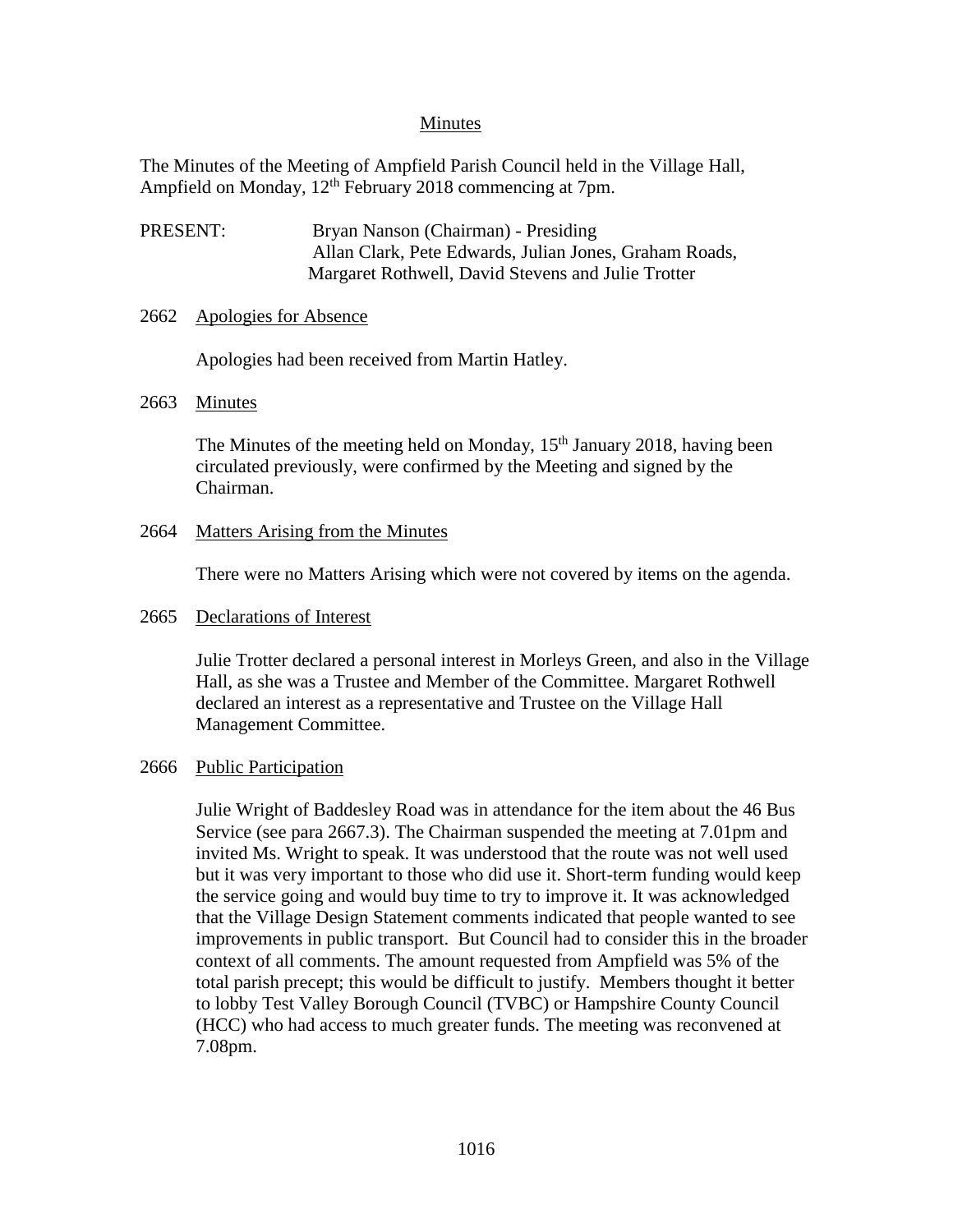## 2667 Financial matters

## 2667.1 Accounts for payment, receipts and anticipated expenditure

It was proposed by Julian Jones and seconded by Graham Roads that the following accounts be paid:

| <b>Cheques to be signed</b>                                              | £ inc VAT |
|--------------------------------------------------------------------------|-----------|
| Village Hall - cleaning of allotment buildings - July to December 4.5hrs | 54.00     |
| P Reynolds - internal audit - April to December 2017                     | 395.00    |
| Konica Minolta - copies made 24/10/17-23.01.18                           | 9.60      |
|                                                                          | 458.60    |
| Payments made between meetings                                           |           |
| Wallbridge Chartered Surveyors - pavilion-re-issued cheque               | 5,256.00  |
| Wallbridge Chartered Surveyors - pavilion -re-issued cheque              | 180.00    |
| North Baddesley Parish Council - warden van - contribution               | 80.00     |
| NEST pension - Council's payment for January D/D                         | 22.96     |
| Eon - electricity 31 January - pavilion                                  | 22.01     |
| Churches Fire - extinguishers for pavilion                               | 302.28    |
| WEL Medical - defibrillator electrode replacement                        | 155.70    |
| Merryhill Envirotec Ltd - Asbestos survey                                | 270.00    |
|                                                                          | 6,288.95  |

It was noted that the payment to Konica Minolta for copies made would be the last as the new printer was in use. It was also noted that 2 cheques made payable to Itchen Valley Trees had not yet been presented and were now out of date. They would be re-issued once returned to the Clerk. Receipts for the month of January had been just over £19,000. This was made up largely of the S106 monies of £17,847 towards the pavilion and a TVBC community planning grant of £750 towards the VDS costs. The remainder was due to Burial Ground fees. Bank accounts on  $12^{th}$  February 2018 stood at £115,311.03 of which £106,542.68 was intended for ground maintenance at Morleys Green.

# 2667.2 Confirmation of payments

Council confirmed and approved the cheques and payments made between meetings, in particular the payments made to North Baddesley PC as a contribution to the Village Warden vehicle, to Merryhill Envirotec for the asbestos survey on the old wooden pavilion and to WEL Medical for the replacement pads for the defibrillators (see also para 2670).

#### 2667.3 Financial support for bus route 46

The 46 bus, which was operated by Stagecoach, ran between North Baddesley and Winchester. Existing subsidies were being withdrawn. Councillors had considered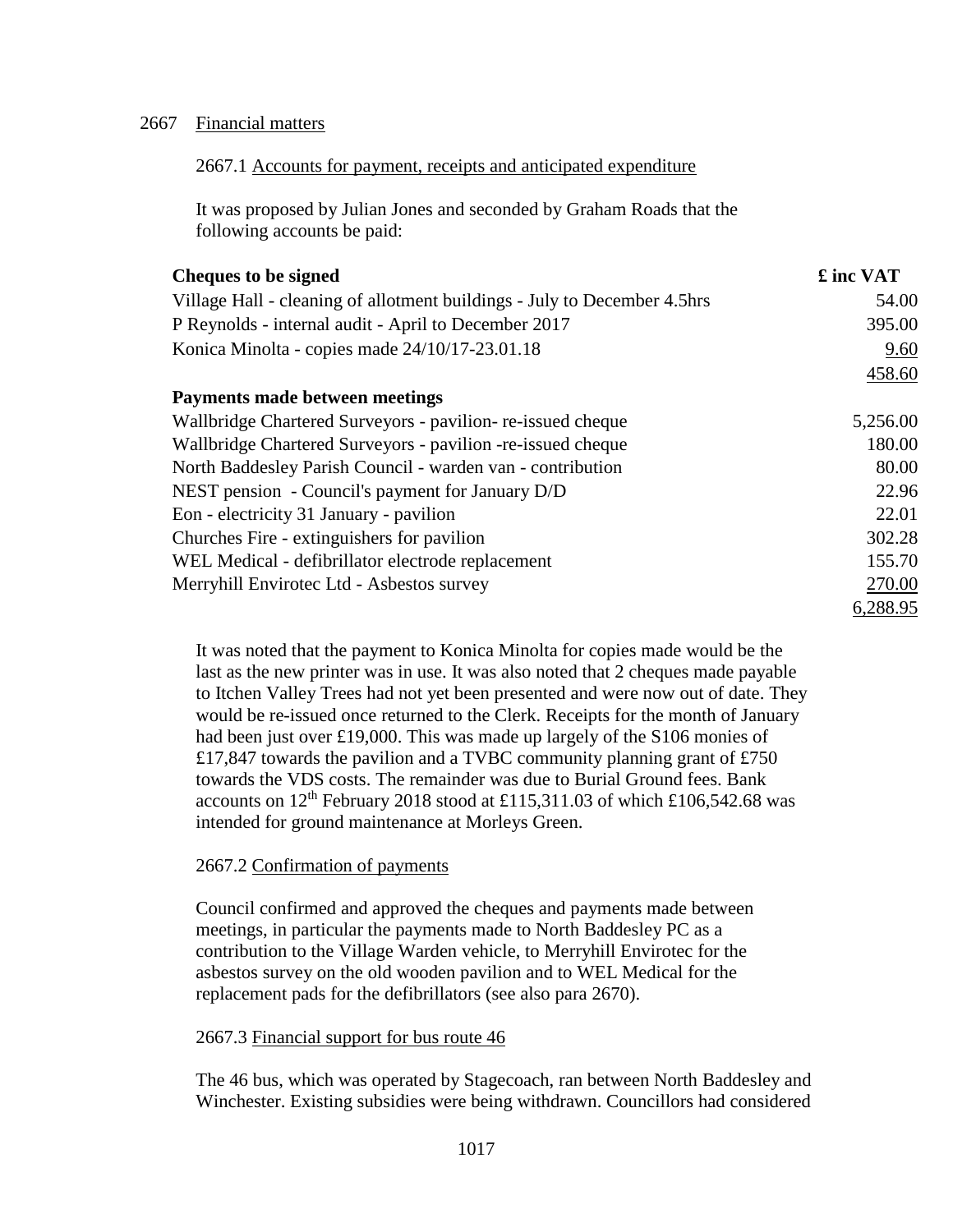carefully the request made by Cllr Dowden to subsidise the 46 bus route by £1500. Other neighbouring councils had also been approached for support. Passenger statistics indicated that an average of 4 journeys and returns were made from Ampfield a day. It was accepted, however, that Ampfield residents might not necessarily always get on or off the bus within the parish.

The proposed care village at Baddesley Road might have made a difference to numbers but it had not yet completed the planning process. The subsidy was not expected to be a short-term, one-off financial outlay and there were no clear plans to make the service more commercially viable. In view of that, and the very low usage, Council voted unanimously not to pay the subsidy.

#### 2667.4 VAT reclaim

A draft letter to HM Revenue & Customs, together with supporting claim forms, had been drawn up and was with Council's VAT advisor for comment. The claim was in excess of £32,000.

#### 2668 Pavilion progress and related projects

#### 2668.1 Parking bay

There had been no progress in marking out the disabled bay in the White Horse carpark. Allan Clark would take it forward with Martin Hatley. Julian Jones would provide contact details of a firm who could do the work.

#### 2668.2 Fitting out

The crockery order had not yet been placed. Allan Clark would also pursue this with Martin Hatley.

#### 2668.3 Storage for the Cricket Club

As yet there had been no acceptable proposal for the storage of the Cricket Club's refreshments. Scottish & Southern Energy (SSE) had given an initial estimate of £7,000 to connect the container on the western boundary of the Recreation Ground to the electricity supply on the north-eastern side. It was agreed that Allan Clark would explore the feasibility and costs of using local labour and equipment with Martin Hatley. It was possible that the Cricket Club's freezer could be housed in the Scorer's Hut, in front of the pavilion. Connection of electricity there would be much less expensive than the container option. The Chairman was in discussion with SSE about the disconnection of electricity to the old wooden changing rooms before their demolition. A quote was awaited. The Chairman and Allan Clark were to meet with the Cricket Club later that week and would discuss various issues with them.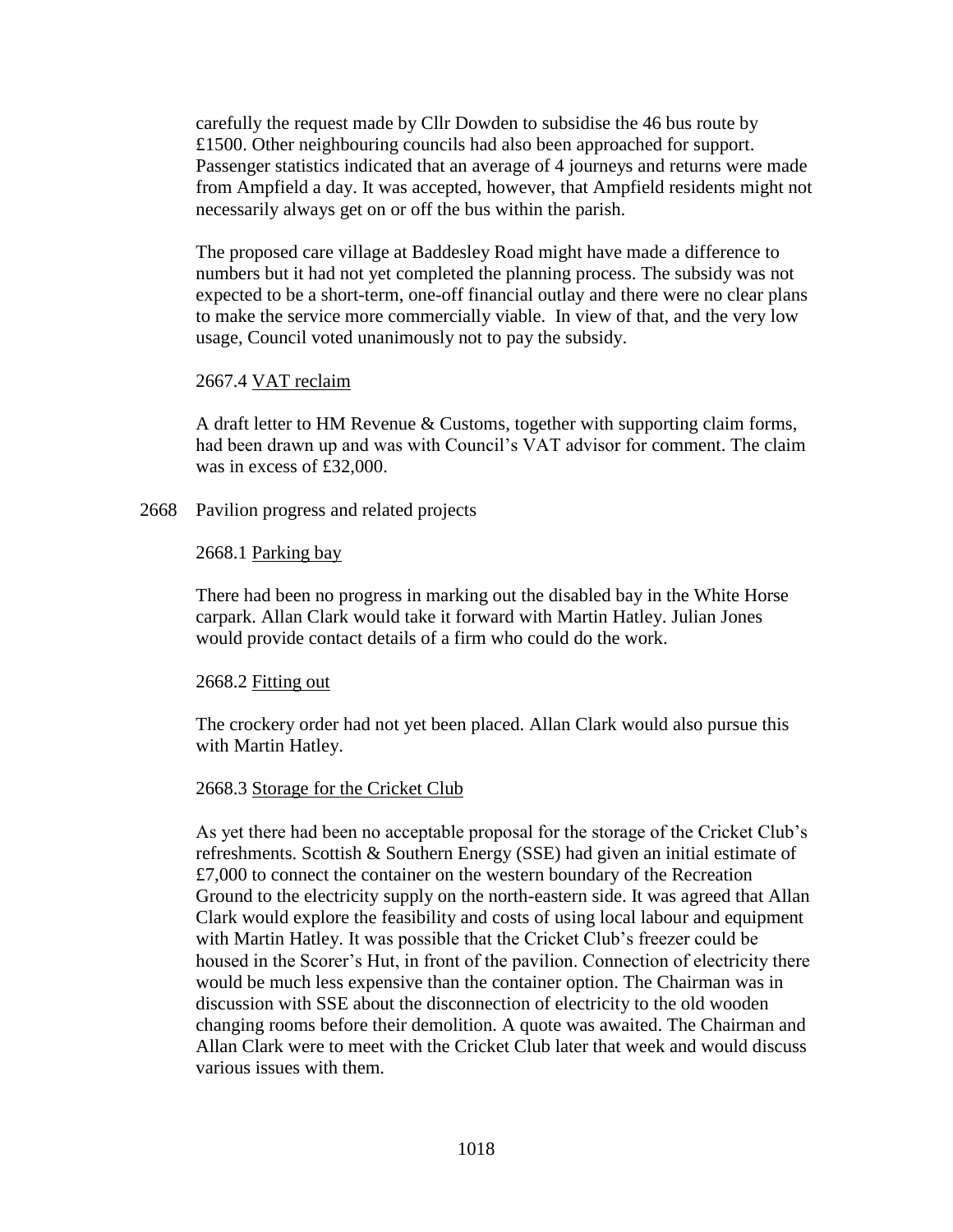#### 2668.4 Sewerage treatment

Getting a sewerage system in place was a priority task. There were technical issues to resolve. Council's Quantity Surveyor was in discussion with TVBC Building Control Inspector about whether percolation tests were needed. Plans for the installation of field drainage in 2011 had been made available to TVBC. It was agreed that the Chairman would now take forward the Invitation to Tender.

#### 2668.5 Funding

The Chairman had been in discussion with various departments in TVBC about sources of funds. He would meet with Paul Jackson, Head of Planning & Building Service shortly to explore S106 funds. An approach had been made by the Economic Development Officer for the Loddon & Test Leader Programme as it was thought that Ampfield would fall within the scope of its programme. It was agreed that Allan Clark would discuss project needs with Martin Hatley before the latter met informally with the Economic Development Officer in the week.

### 2669 Parking at the School, Knapp Lane

Pete Edwards had updated Council about progress prior to the meeting. The School had been in discussion with HCC who were in favour of parents walking to school from a carpark. The Village Hall Committee and Ampfield Parish Council had agreed to make spaces available to the School. Complaints from local residents continued to come in about safety issues and the inconvenience of the current situation. School drop-off and pick-up events had been blamed for recent damage to a resident's car. There were various options to be explored. It would not be helpful to simply move the problem elsewhere. It was agreed that Graham Roads would consult with local Knapp Lane residents following discussion with Pete Edwards. A meeting with Ray Alborough, Snr highways engineer at TVBC had been arranged to explore further the use and acceptability of road markings. It was recognised that improvements to safety and visibility could be made by trimming shrubs around the War Memorial, and clearing leaves and other debris from the path from Morleys to Knapp Lane.

# 2670 Defibrillators – setting up an inspection regime.

There were no formal or regular inspections of the condition of the 2 defibrillators. The Chairman had discovered that the one at the Potters Heron had a minor problem with the display screen. Council agreed that an inspection regime should be set up with 2 people acting as monitors. Inspections would be weekly to meet the manufacturer's recommendations. Julie Trotter agreed to be the lead inspector with back up from the Chairman. The Clerk and the Chairman would deal with the administration should there be any issues. Julie Trotter requested